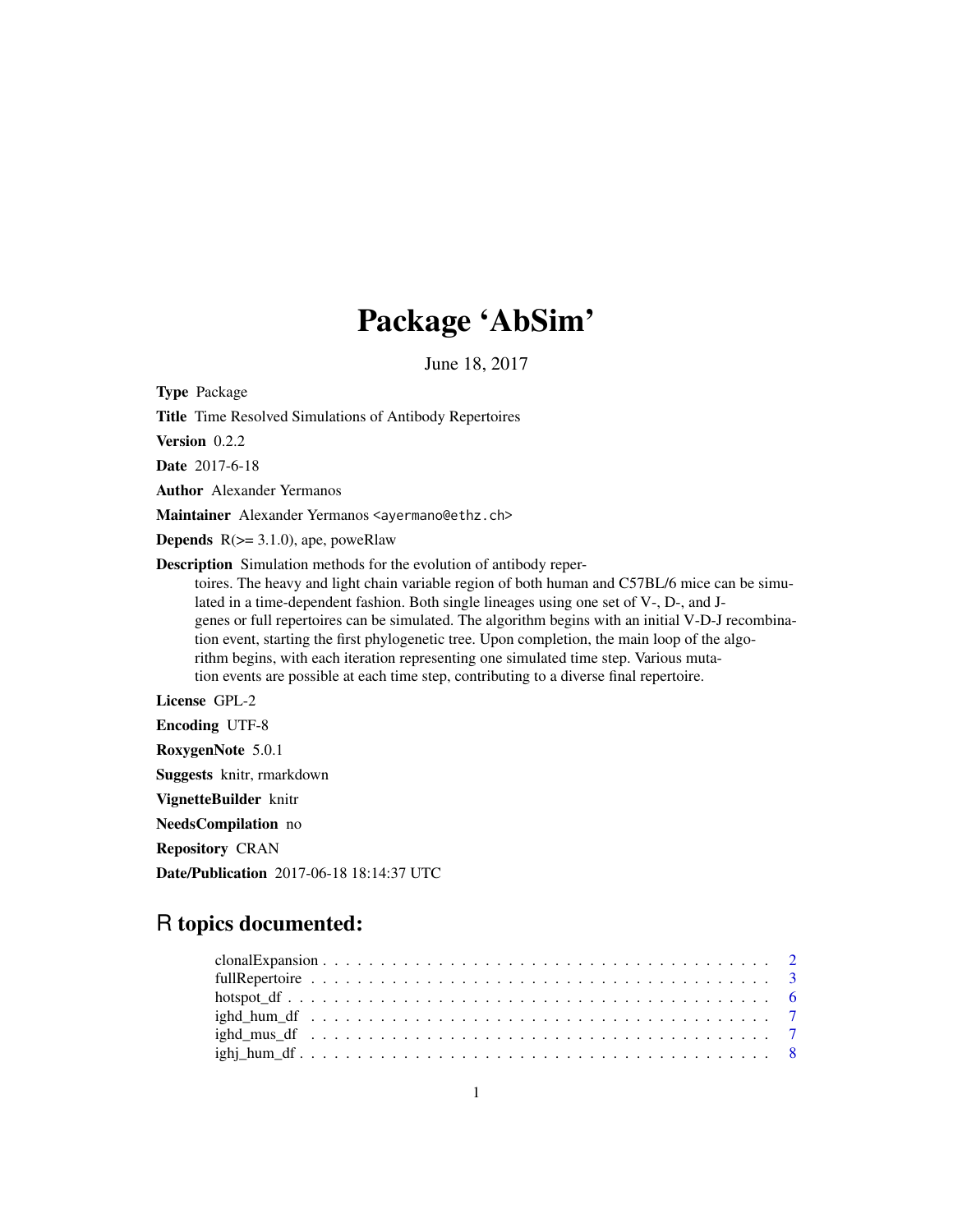# <span id="page-1-0"></span>2 clonalExpansion

| Index | 20 |
|-------|----|
|       |    |
|       |    |
|       |    |
|       |    |
|       |    |
|       |    |
|       |    |
|       |    |
|       |    |
|       |    |
|       |    |
|       |    |
|       |    |
|       |    |

clonalExpansion *Clonally expands the simulated repertoire generated from fullRepertoire function.*

# Description

Clonally expands the simulated repertoire generated from fullRepertoire function.

# Usage

```
clonalExpansion(ab.repertoire, rep.size, distribution, with.germline,
 dist.parameters)
```
# Arguments

| ab.repertoire   | The output from the full Repertoire function. This takes should be a nested list,<br>with the first element containing a list of sequence arrays, the second element<br>containing the corresponding list of names, and the third element containing a<br>list of trees. The following list elements (containing the sampling information)<br>will be disregarded for repertoire expansion. |
|-----------------|---------------------------------------------------------------------------------------------------------------------------------------------------------------------------------------------------------------------------------------------------------------------------------------------------------------------------------------------------------------------------------------------|
| rep.size        | Controls the total size of the final repertoire. This number should be greater than<br>the total number of sequences that are provided as input. Note that currently us-<br>ing the "powerlaw" distribution will return less than the exact rep.size parameter<br>due to integer values of clonal frequencies.                                                                              |
| distribution    | This parameter controls how the clonal frequency of the repertoire is distributed.<br>Options include "powerlaw" ("pl"), "identical" ("id")                                                                                                                                                                                                                                                 |
| with.germline   | Logical - If false, the germline from each lineage will be removed.                                                                                                                                                                                                                                                                                                                         |
| dist.parameters |                                                                                                                                                                                                                                                                                                                                                                                             |
|                 | Supplies the parameters for how the clonal frequencies should be distributed.                                                                                                                                                                                                                                                                                                               |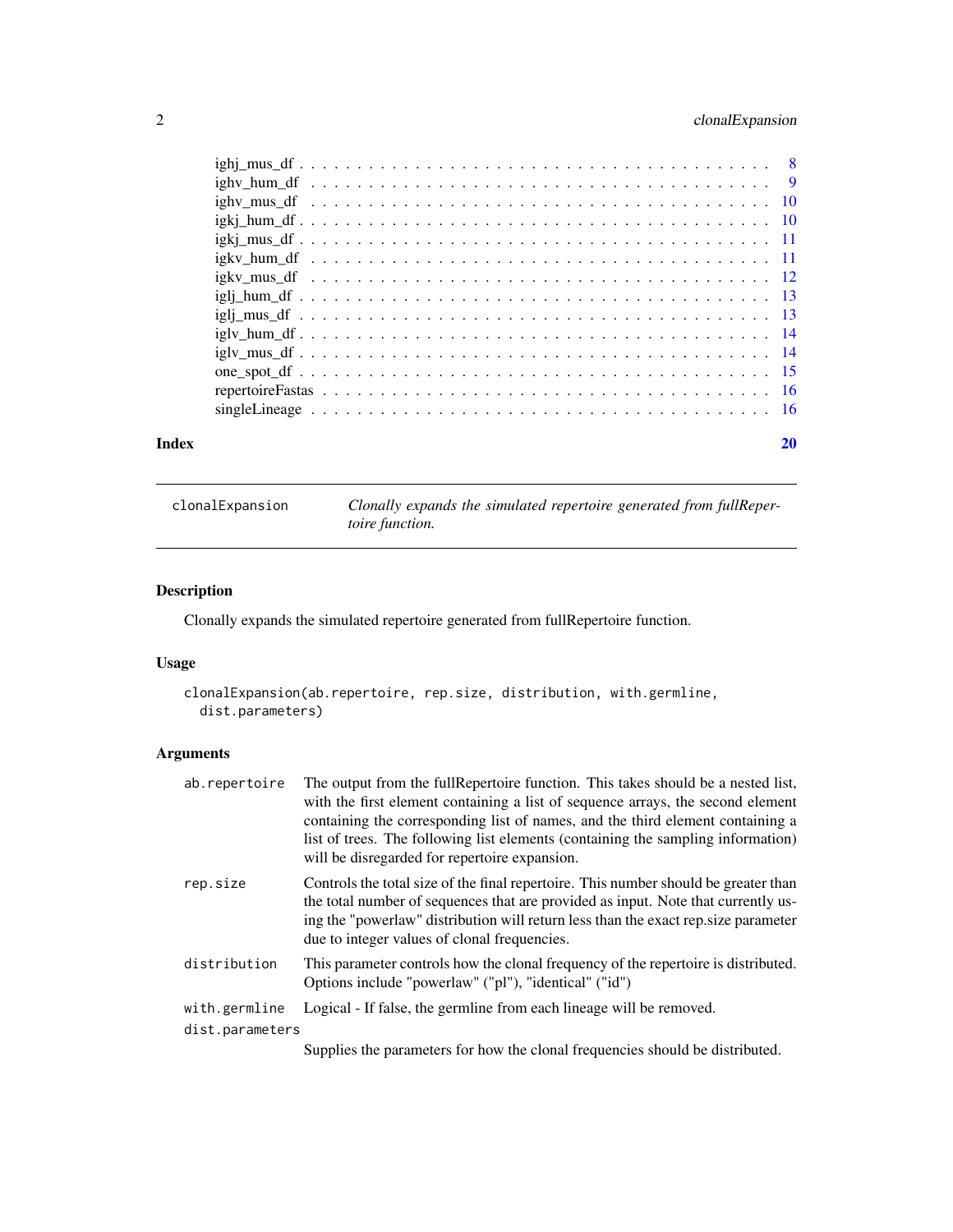# <span id="page-2-0"></span>fullRepertoire 3

# Value

Returns a list with three elements. The first list element contains a character array, with the sequences composing the repertoire. The second element is a character array with the names of the sequences, and the third element in the list corresponds to the original phylogenetic trees that served as the basis for expansion

# See Also

fullRepertoire

#### Examples

```
## Not run:
clonalExpansion(ab.repertoire=fullRepertoire.output,
rep.size=3*length(unlist(fullRepertoire.output[[1]])),
distribution="identical",
with.germline="FALSE")
```
## End(Not run)

| fullRepertoire | Simulates full heavy chain antibody repertoires for either human or |
|----------------|---------------------------------------------------------------------|
|                | mice.                                                               |

### Description

Simulates full heavy chain antibody repertoires for either human or mice.

#### Usage

```
fullRepertoire(max.seq.num, max.timer, SHM.method, baseline.mut,
  SHM.branch.prob, SHM.branch.param, SHM.nuc.prob, species, VDJ.branch.prob,
  proportion.sampled, sample.time, max.tree.num, chain.type, vdj.model,
 vdj.insertion.mean, vdj.insertion.stdv)
```
#### Arguments

| max.seq.num | The maximum number of tips allowed at the end of the simulation. The simu-<br>lation will end when either this or the max timer is reached. Note - this func-<br>tion does not take clonal frequency into account. This parameter resembles the<br>species richness, or the measure of unique sequences in the repertoire.                        |
|-------------|---------------------------------------------------------------------------------------------------------------------------------------------------------------------------------------------------------------------------------------------------------------------------------------------------------------------------------------------------|
| max.timer   | The maximum number of time steps allowed during the simulation. The simu-<br>lation will end when either this or the max seq num is reached.                                                                                                                                                                                                      |
| SHM.method  | The mode of SHM speciation events. Options are either: "poisson", "data", "motif", "wrc",<br>and "all". Specifying "poisson" will result in mutations that can occur anywhere<br>in the heavy chain region, with each nucleotide having an equal probability for<br>a mutation event. Specifying "data" focuses mutation events during SHM in the |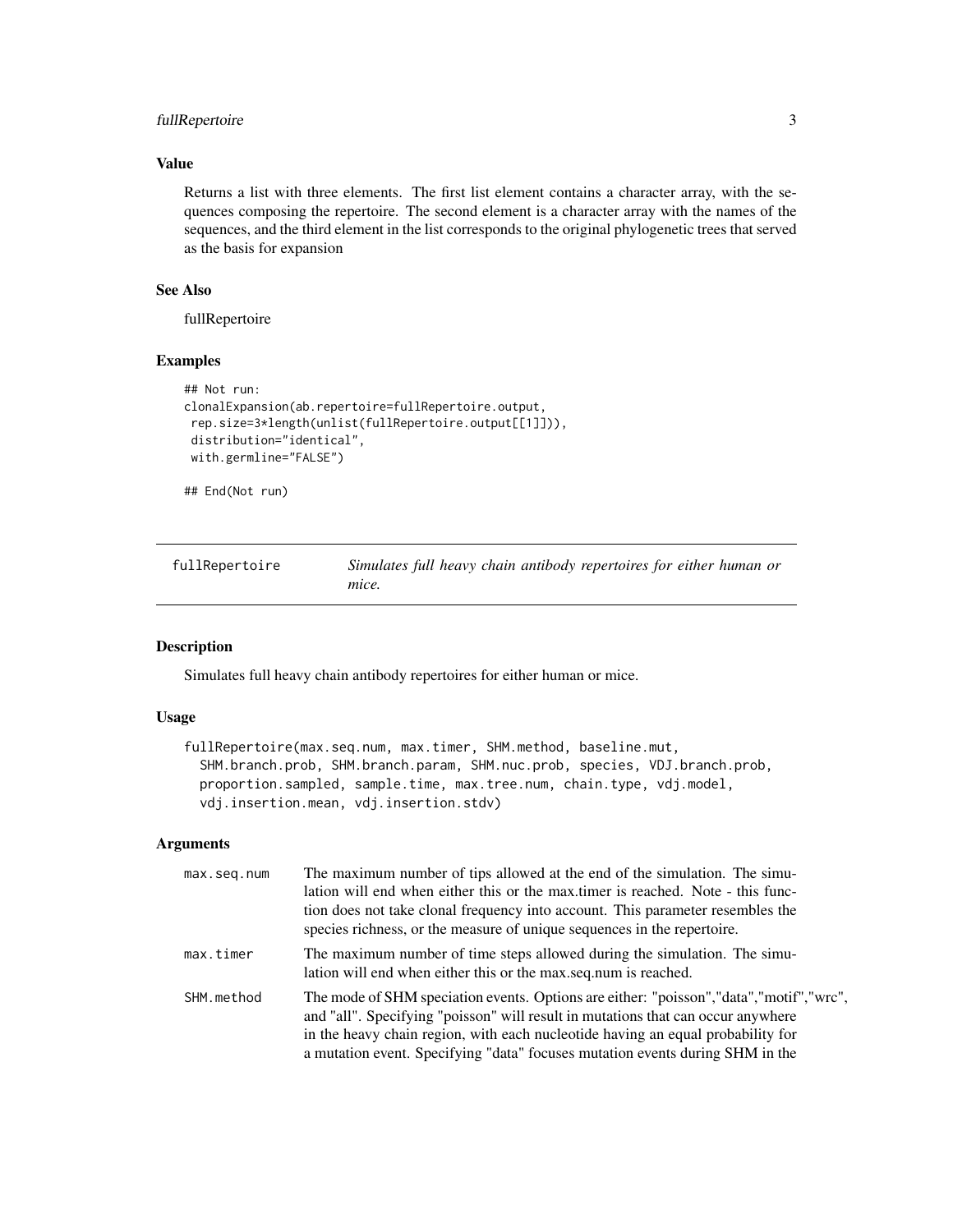CDR regions (based on IMGT), and there will be an increased probability for transitions (and decreased probability for transversions). Specifying "motif" will cause neighbor dependent mutations based on a mutational matrix from high throughput sequencing data sets (Yaari et al., Frontiers in Immunology, 2013). "wrc" allows for only the WRC mutational hotspots to be included (where W equals A or T and R equals A or G). Specifying "all" will use all four types of mutations during SHM branching events, where the weights for each can be specified in the "SHM.nuc.prob" parameter.

baseline.mut Specifies the probability (gamma) for each nucleotide to be mutated inbetween speciation events. These mutations do not cause any branching events. This parameter gives each site a probability to be mutated (in all current sequences) at each time step. Currently these are only Poisson distributed but future releases will change it to allow for other mutation methods.

#### SHM.branch.prob

Specifies the probability for a given sequence to undergo SHM events (thus, branching events) This parameter corresponds to the distribution specified in "SHM.branch.prob". For "identical" only one value should be supplied. For "uniform", a vector of length 3 should be specified corresponding to n,min,max respectively (stats::runif(n, min = 0, max = 1)). For "exponential", a single value controlling the rate parameter (from stats::rexp()) should be supplied. For "lognorm" a vector of length two should be supplied, with the first value corresponding to meanlog and the second corresponding to sdlog (from stats::rlnorm). Similarly, for "normal" distribution, two values corresponding to the mean and standard deviation (respectively) should be supplied.

#### SHM.branch.param

Describes the probability of undergoing SHM events. This parameter is responsible for describing how likely each sequence will undergo branching events in the phylogeny. The following options are possible: "identical", "uniform", "exponential" ("exp"), "lognormal" ("lognorm"), "normal" ("norm").

- SHM.nuc.prob Specifies the rate at which nucleotides change during speciation (SHM) events. This parameter depends on the type of mutation specified by SHM.method. For both "poisson" and "data", the input value determines the probability for each site to mutate (the whole sequence for "poisson" and the CDRs for "data"). For either "motif" or "wrc", the number of mutations per speciation event should be specified. Note that these are not probabilities, but the number of mutations that can occur (if the mutation is present in the sequence). If "all" is specified, the input should be a vector where the first element controls the poisson style mutations, second controls the "data", third controls the "motif" and fourth controls the "wrc".
- species Either "mus" for C57BL/6 germline genes or "hum" for human germline genes. These genes were taking from IMGT. When more than one allele was present for a given gene, the first was used.

VDJ.branch.prob

The probabilty of a new VDJ recombination event of occuring. For the single-Lineage function this will result in a branching event at the site of the unmutated germline. For fullRepertoire function, this will cause a new tree to begin.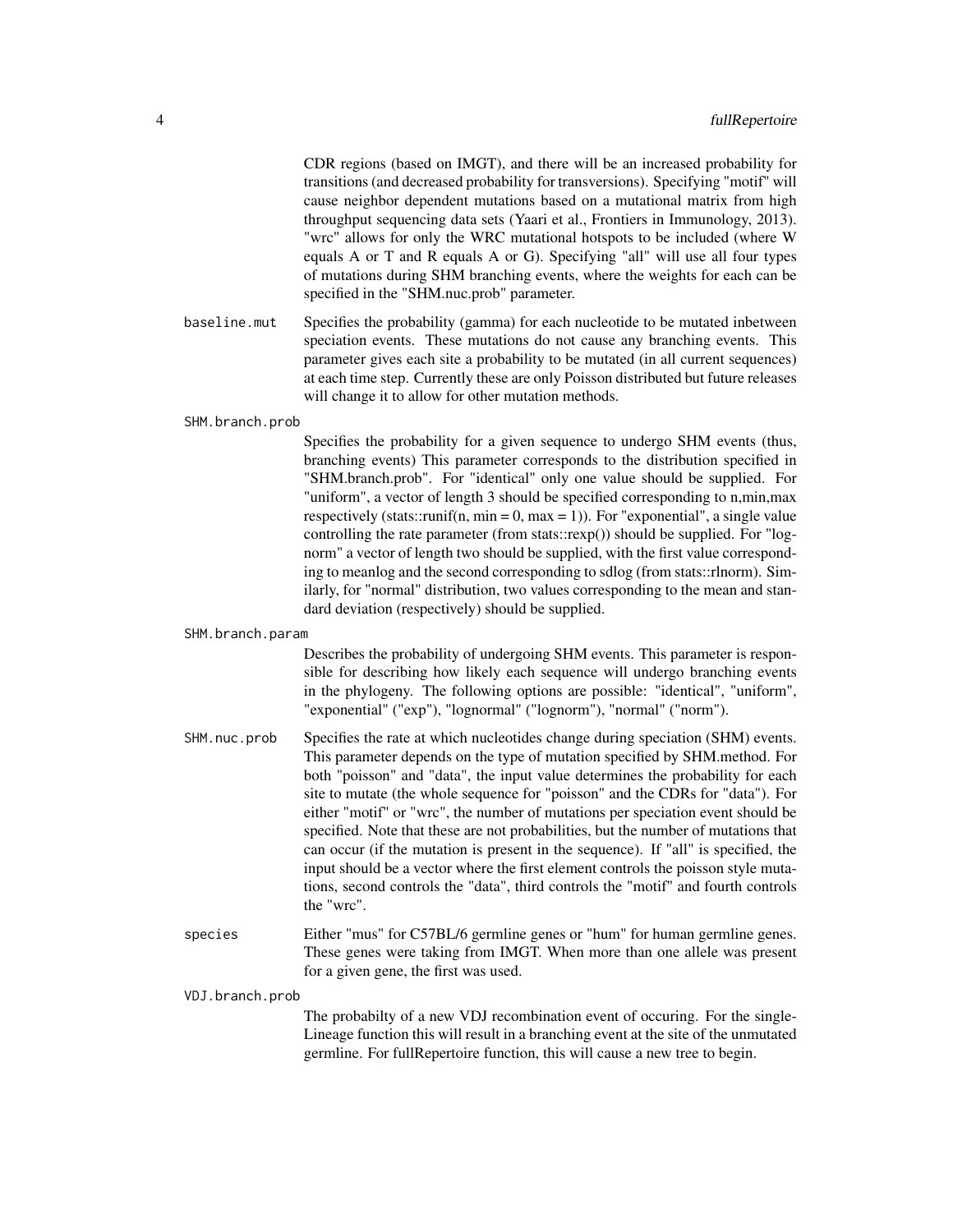proportion.sampled Value ranging from 0 and 1 specifying the proportion of sequences to be sampled at each time point. Specifiying 1 indicates that all sequences will be recovered at each time point, whereas 0.5 will sample half of the sequences. sample. time Integer array indicating the time points at which sampling events should occur. max.tree.num Integer value describing maximum number of trees allowed to generate the core sequences of the repertoire. Each of these trees is started by an independent VDJ recombination event.

- chain.type String determining whether heavy or light chain should be simulated. Either "heavy" for heavy chains or "light" for light chains. Heavy chains will have V-D-J recombination, whereas light chain will just have V-J recombination.
- vdj.model Specifies the model used to simulate V-D-J recombination. Can be either "naive" or "data". "naive" is chain independent and does not differentiate between different species. To rely on the default "experimental" options, this should be "data" and the parameter vdj.insertion.mean should be "default". This will allow for different mean additions for either the VD and JD junctions and will differ depending on species.
- vdj.insertion.mean

Integer value describing the mean number of nucleotides to be inserted during simulated V-D-J recombination events. If "default" is entered, the mean will be normally distribut

vdj.insertion.stdv

Integer value describing the standard deviation corresponding to insertions of V-D-J recombination. No "default" parameter currently supported but will be updated with future experimental data. This should be a number if using a custom distribution for V-D-J recombination events, but can be "default" if using the "naive" vdj.model or the "data", with vdj.insertion.mean set to "default".

# Value

Returns a nested list. output [[1]][[1]] is an array of the simulated sequences output [[2]][[1]] is an array names corresponding to each sequence. For example, output  $[[2]][[1]]$  is the name of the sequence corresponding to output $[[1]][[1]]$ . The simulated tree of this is found in output[[3]][[1]]. The length of the output list is determined by the number of sampling points Thus if you have two sampling points, output[[4]][[1]] would be a character array holding the sequences with output[[5]][[1]] as a character array holding the corresponding names. Then the sequences recovered second sampling point would be stored at output[[6]][[1]], with the names at output[[7]][[1]]. This nested list was designed for full antibody repertoire simulations, and thus, may seem unintuitive for the single lineage function. The first sequence and name corresponds to the germline sequence that served as the root of the tree. See vignette for comprehensive example

# See Also

singleLineage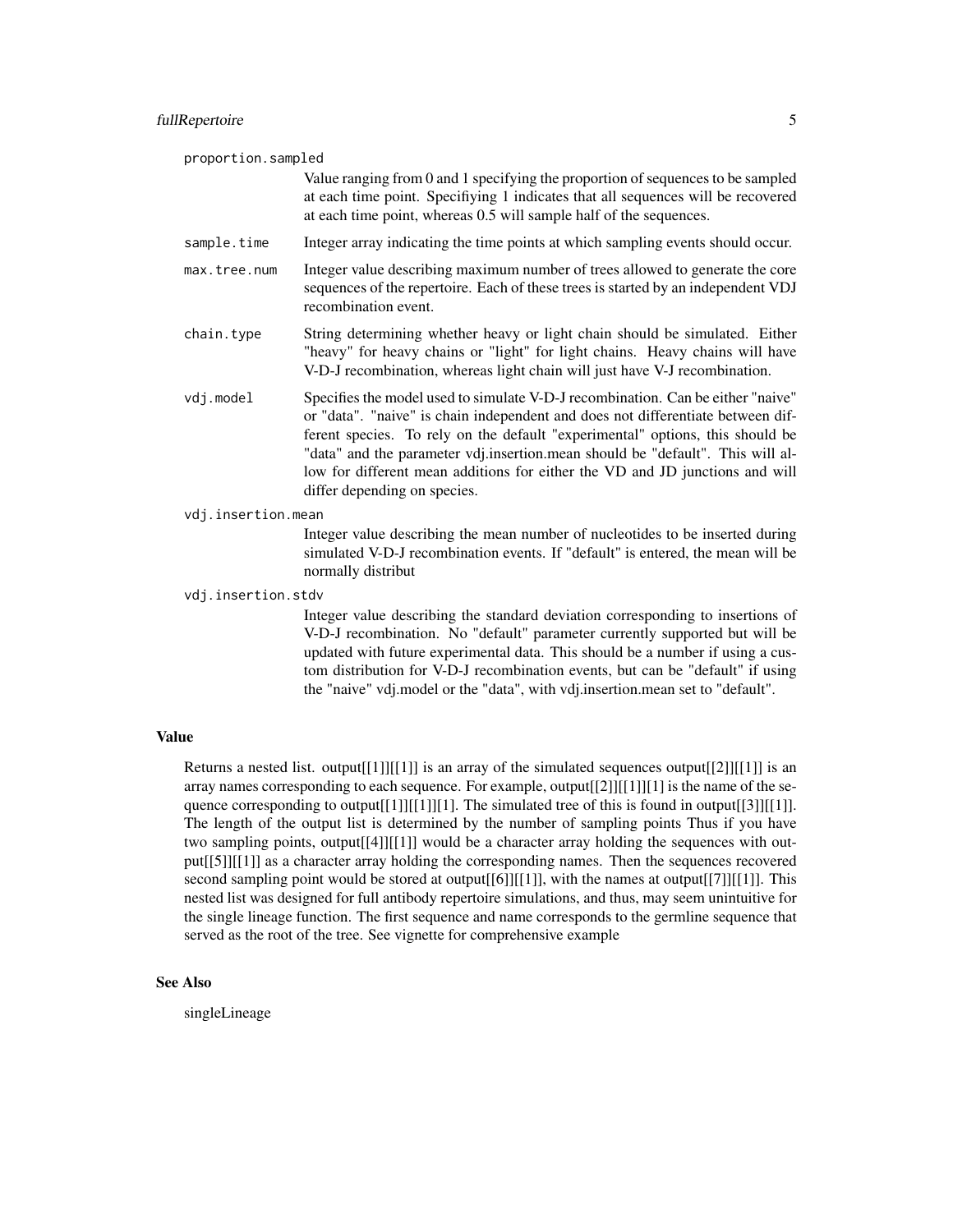<span id="page-5-0"></span>hotspot\_df *hotspot\_df*

# Description

Hotspot mutations taken from Yaari et al., Frontiers in Immunology, 2013. This contains transition probabilities for all 5mer combinations based on high throughput sequencing data. The transition probabilities are for the middle nucleotide in each 5mer set. This can be customized by changing the genes and sequences. Custom mutation hotspots can be supplied by modifying this dataframe. Repeating particular hotspot entries allows for the hotspot to mutate more than one time per SHM event.

#### Usage

hotspot\_df

### Format

An object of class data. frame with 1024 rows and 6 columns.

# Details

@format A data frame with 1024 rows and 6 variables:

- pattern Character array where each entry corresponds to a 5 base motif. The mutation probabilities correspond to the middle nucleotide in each 5mer.
- toA The probability for the middle nucleotide in "pattern" to mutate to an adenine
- toC The probability for the middle nucleotide in "pattern" to mutate to an cytosine
- toG The probability for the middle nucleotide in "pattern" to mutate to an guanine
- toT The probability for the middle nucleotide in "pattern" to mutate to an thymine

Source The origin of how this motif was discovered. Either Inferred or Experimental

#### Source

Yaari et al., Frontiers in Immunology, 2013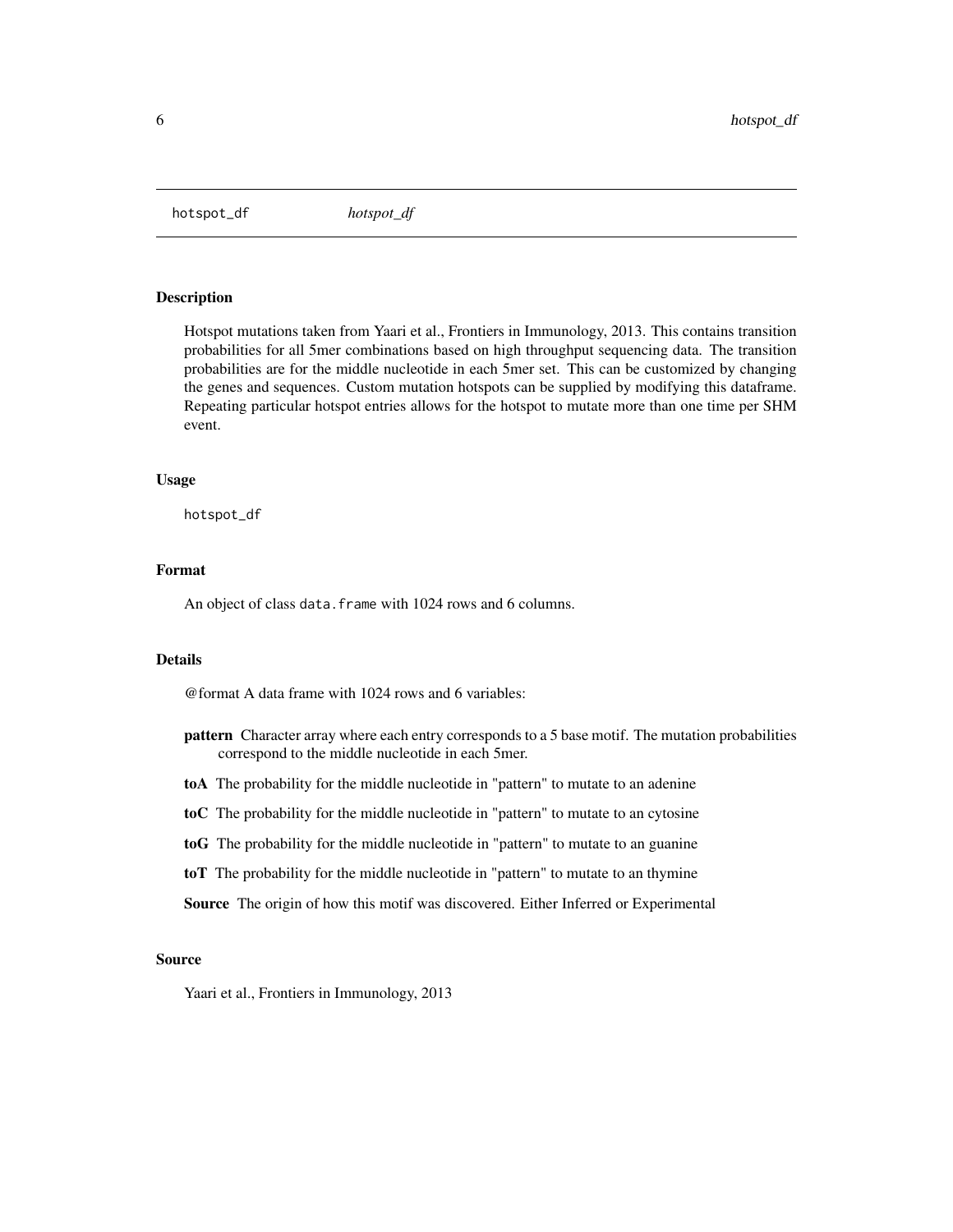<span id="page-6-0"></span>

#### Description

human germline IgH-D (heavy chain d-gene segments). When multiple alleles were present, the first one was included. These names and sequences can be changed by customized by changing this dataframe. Additionally, repeating elements can give certain germline gene elements a larger probability of being used during repertoire evolution.

#### Usage

ighd\_hum\_df

#### Format

A data frame with 37 rows and 2 variables:

gene The gene name

seq The corresponding sequence

#### Source

IMGT

ighd\_mus\_df *ighd\_mus\_df*

# Description

C57BL/6 germline IgH-D (heavy chain d-gene segments). When multiple alleles were present, the first one was included. These names and sequences can be changed by customized by changing this dataframe. Additionally, repeating elements can give certain germline gene elements a larger probability of being used during repertoire evolution.

#### Usage

ighd\_mus\_df

#### Format

A data frame with 27 rows and 2 variables:

gene The gene name

seq The corresponding sequence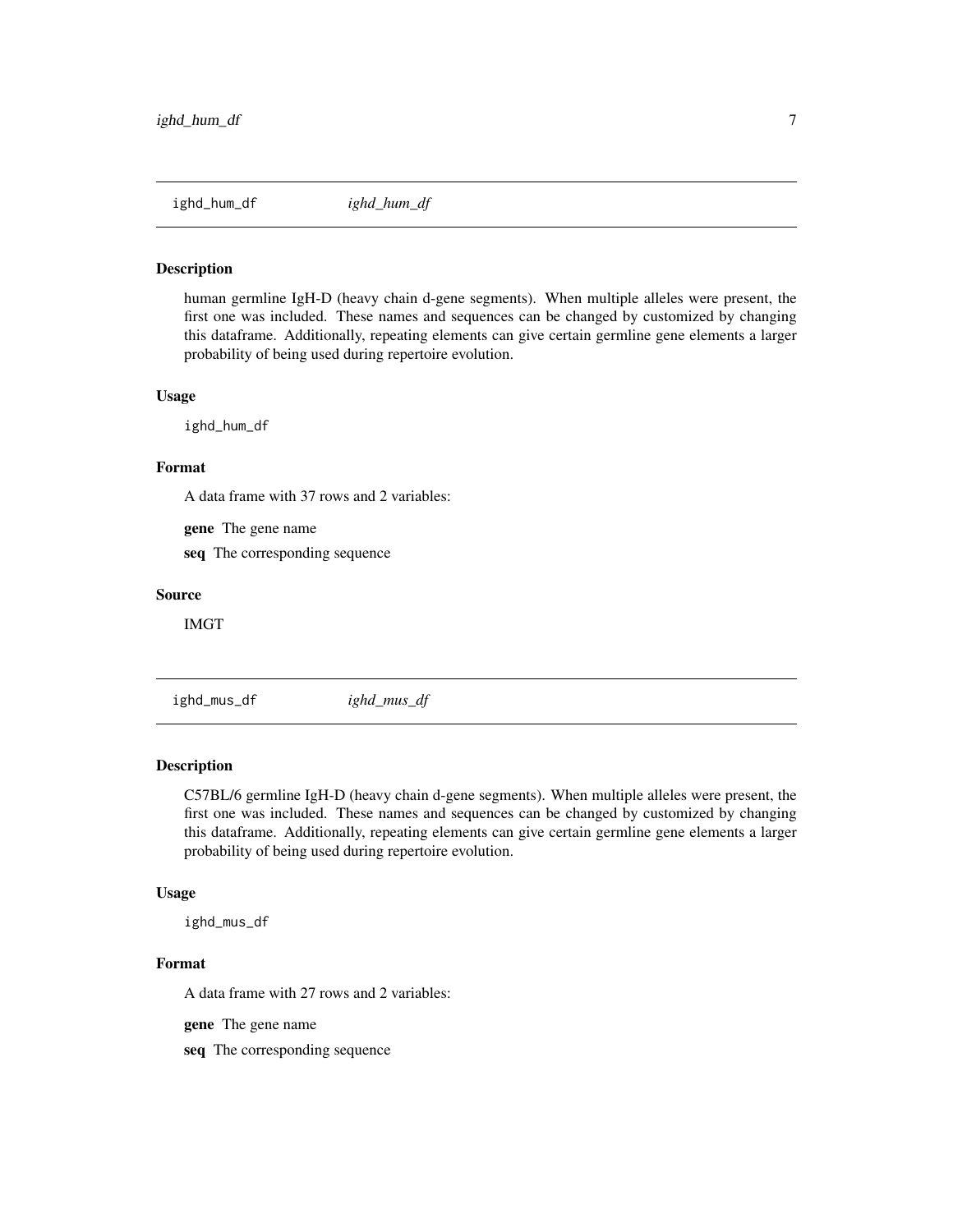#### <span id="page-7-0"></span>Source

IMGT

ighj\_hum\_df *ighj\_hum\_df*

# Description

human germline IgH-V (heavy chain v-gene segments). When multiple alleles were present, the first one was included. These names and sequences can be changed by customized by changing this dataframe. Additionally, repeating elements can give certain germline gene elements a larger probability of being used during repertoire evolution.

#### Usage

ighj\_hum\_df

# Format

A data frame with 6 rows and 2 variables:

gene The gene name

seq The corresponding sequence

# Source

IMGT

ighj\_mus\_df *ighj\_mus\_df*

#### Description

C57BL/6 germline IgH-J (heavy chain j-gene segments). When multiple alleles were present, the first one was included. These names and sequences can be changed by customized by changing this dataframe. Additionally, repeating elements can give certain germline gene elements a larger probability of being used during repertoire evolution.

#### Usage

ighj\_mus\_df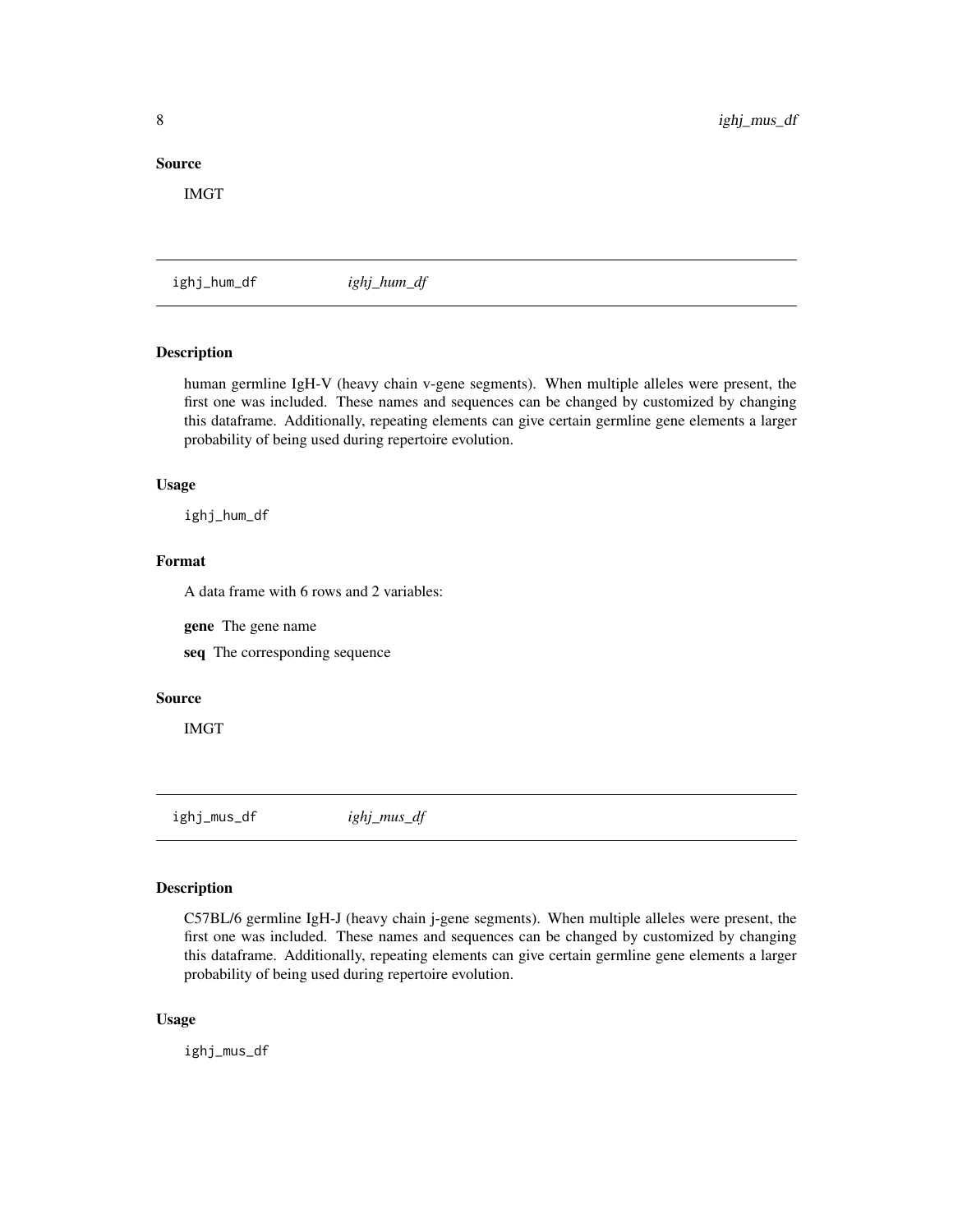# <span id="page-8-0"></span>ighv\_hum\_df 9

# Format

A data frame with 4 rows and 2 variables:

gene The gene name

seq The corresponding sequence

# Source

IMGT

ighv\_hum\_df *ighv\_hum\_df*

# Description

human germline IgH-V (heavy chain v gene segments). When multiple alleles were present, the first one was included. These names and sequences can be changed by customized by changing this dataframe. Additionally, repeating elements can give certain germline gene elements a larger probability of being used during repertoire evolution.

# Usage

ighv\_hum\_df

# Format

A data frame with 119 rows and 2 variables:

gene The gene name

seq The corresponding sequence

# Source

IMGT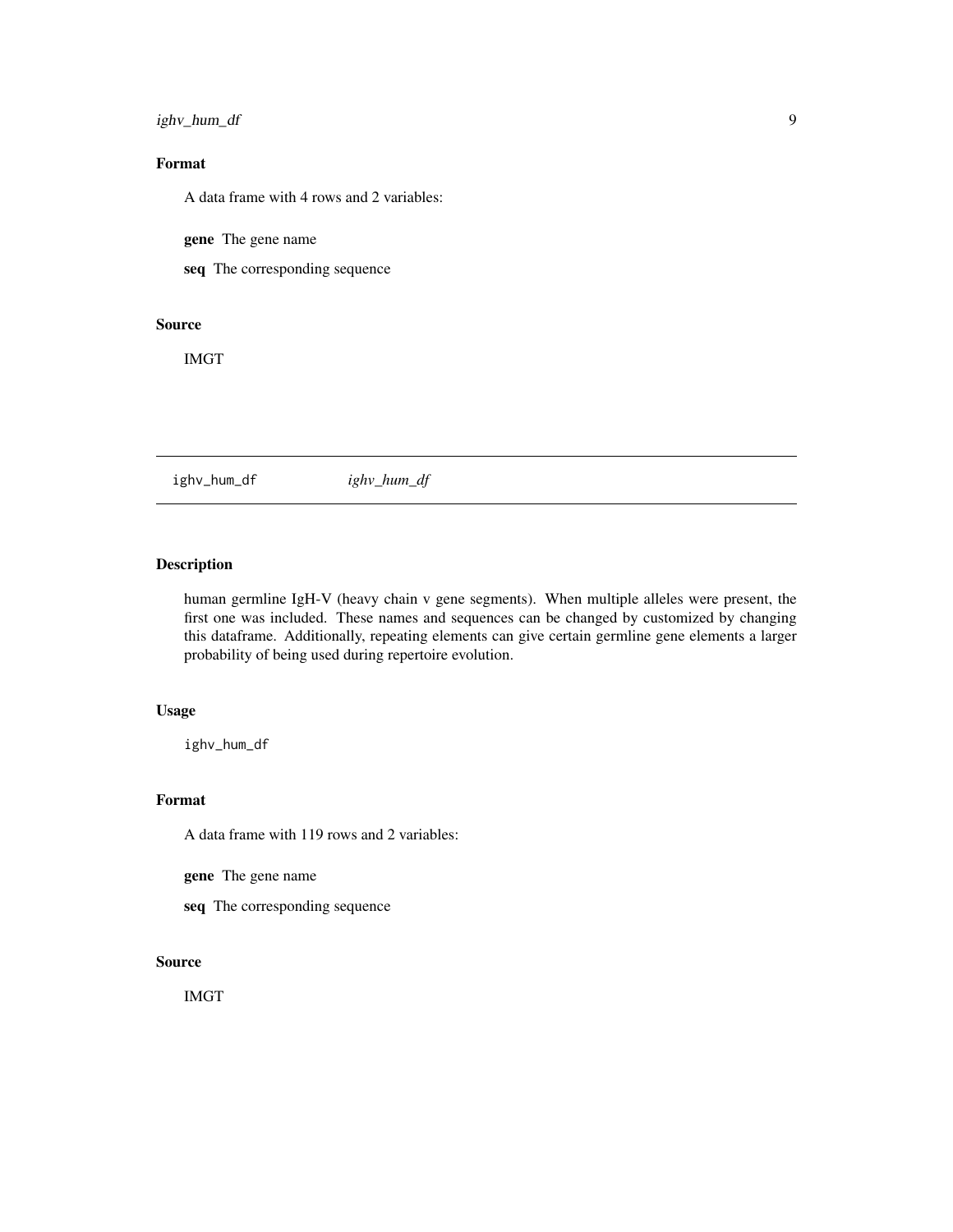<span id="page-9-0"></span>ighv\_mus\_df *ighv\_mus\_df*

#### Description

C57BL/6 germline IgH-V (heavy chain v-gene segments). When multiple alleles were present, the first one was included. These names and sequences can be changed by customized by changing this dataframe. Additionally, repeating elements can give certain germline gene elements a larger probability of being used during repertoire evolution.

#### Usage

ighv\_mus\_df

#### Format

A data frame with 164 rows and 2 variables:

gene The gene name

seq The corresponding sequence

#### Source

IMGT

igkj\_hum\_df *igkj\_hum\_df*

# Description

human germline IgK-J (light chain kappa j-gene segments). When multiple alleles were present, the first one was included. These names and sequences can be changed by customized by changing this dataframe. Additionally, repeating elements can give certain germline gene elements a larger probability of being used during repertoire evolution.

#### Usage

igkj\_hum\_df

#### Format

A data frame with 5 rows and 2 variables:

gene The gene name

seq The corresponding sequence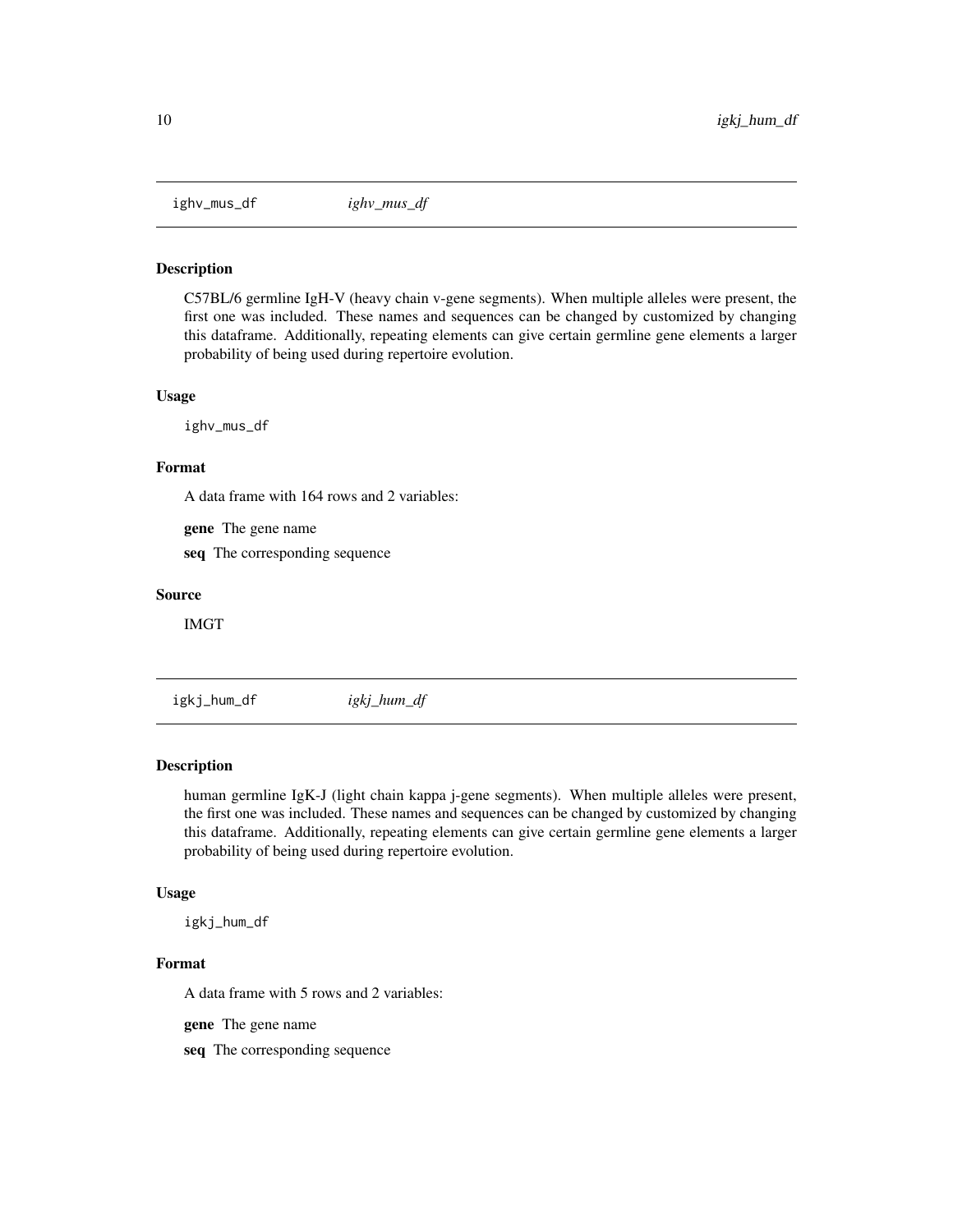# <span id="page-10-0"></span>igkj\_mus\_df 11

# Source

IMGT

igkj\_mus\_df *igkj\_mus\_df*

# Description

mouse germline IgK-J (light chain kappa J-gene segments). When multiple alleles were present, the first one was included. These names and sequences can be changed by customized by changing this dataframe. Additionally, repeating elements can give certain germline gene elements a larger probability of being used during repertoire evolution.

#### Usage

igkj\_mus\_df

# Format

A data frame with 5 rows and 2 variables:

gene The gene name

seq The corresponding sequence

# Source

IMGT

igkv\_hum\_df *igkv\_hum\_df*

#### Description

human germline IgK-V (light chain kappa v-gene segments). When multiple alleles were present, the first one was included. These names and sequences can be changed by customized by changing this dataframe. Additionally, repeating elements can give certain germline gene elements a larger probability of being used during repertoire evolution.

#### Usage

igkv\_hum\_df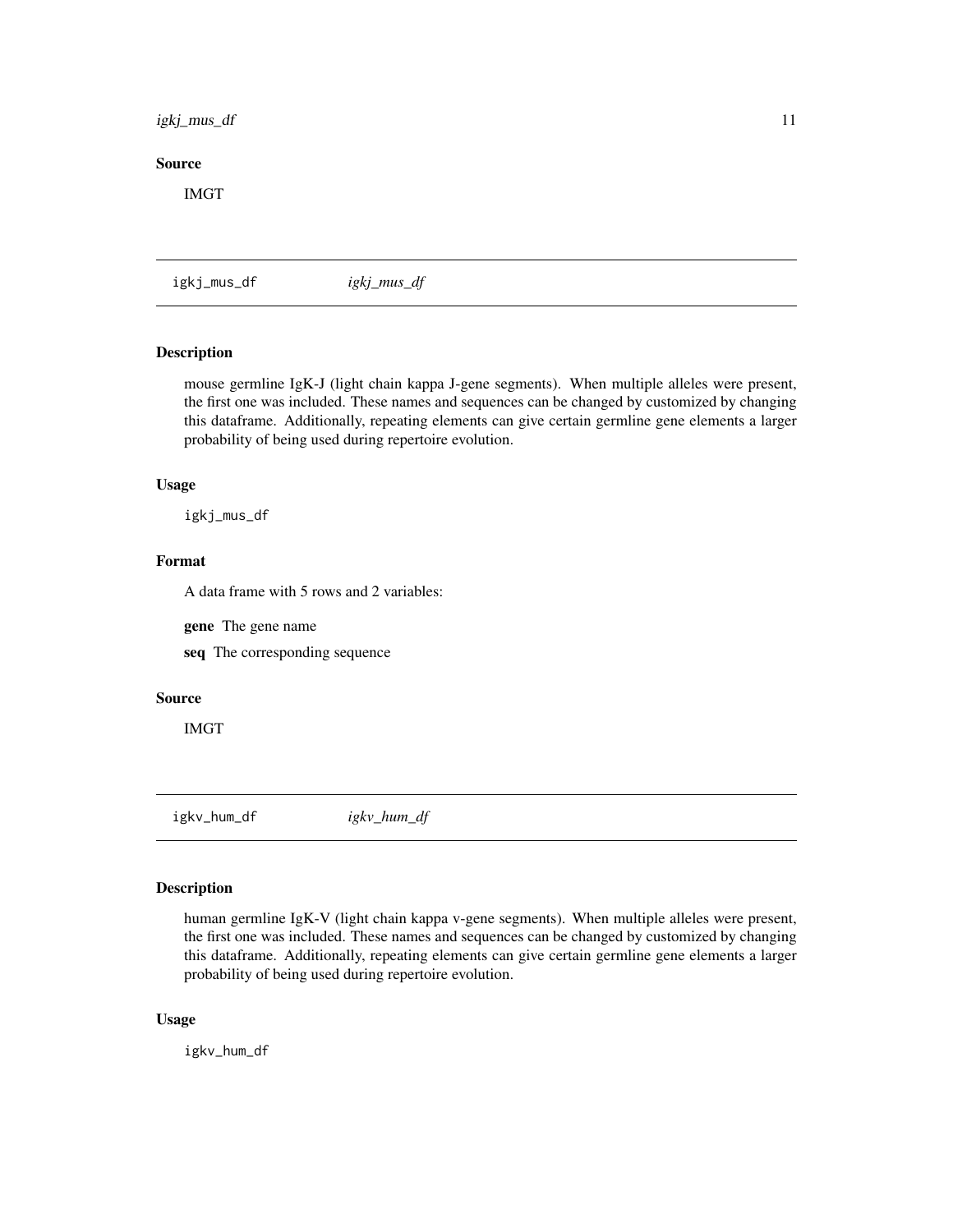# <span id="page-11-0"></span>Format

A data frame with 74 rows and 2 variables:

gene The gene name

seq The corresponding sequence

# Source

IMGT

igkv\_mus\_df *igkv\_mus\_df*

# Description

mouse germline IgK-V (light chain kappa V-gene segments). When multiple alleles were present, the first one was included. These names and sequences can be changed by customized by changing this dataframe. Additionally, repeating elements can give certain germline gene elements a larger probability of being used during repertoire evolution.

# Usage

igkv\_mus\_df

# Format

A data frame with 76 rows and 2 variables:

gene The gene name

seq The corresponding sequence

# Source

IMGT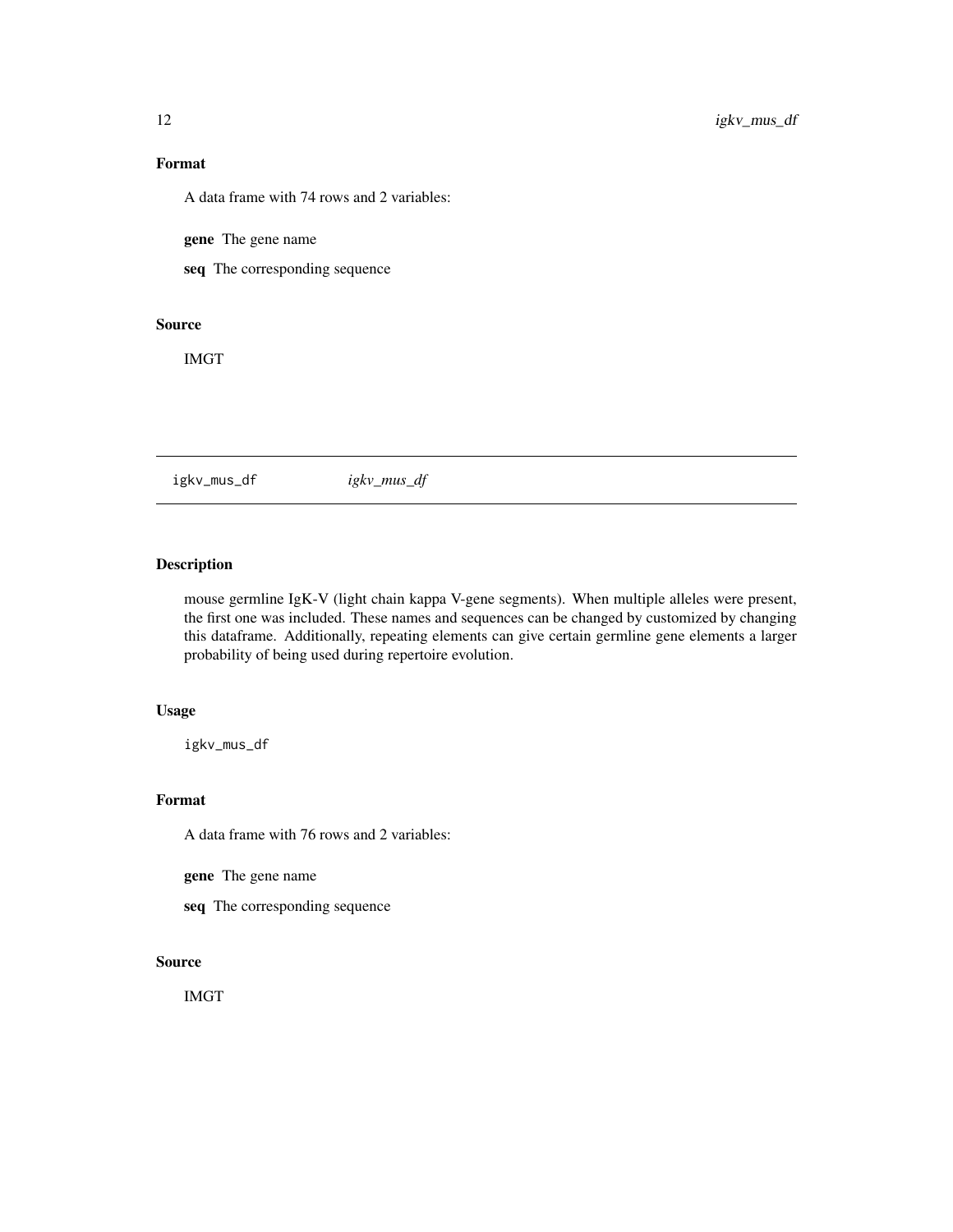<span id="page-12-0"></span>

#### Description

human germline IgL-J (light chain lambda j-gene segments). When multiple alleles were present, the first one was included. These names and sequences can be changed by customized by changing this dataframe. Additionally, repeating elements can give certain germline gene elements a larger probability of being used during repertoire evolution.

#### Usage

iglj\_hum\_df

# Format

A data frame with 9 rows and 2 variables:

gene The gene name

seq The corresponding sequence

#### Source

IMGT

iglj\_mus\_df *iglj\_mus\_df*

# Description

mouse germline IgL-J (light chain lambda J-gene segments). When multiple alleles were present, the first one was included. These names and sequences can be changed by customized by changing this dataframe. Additionally, repeating elements can give certain germline gene elements a larger probability of being used during repertoire evolution.

#### Usage

iglj\_mus\_df

#### Format

A data frame with 7 rows and 2 variables:

gene The gene name

seq The corresponding sequence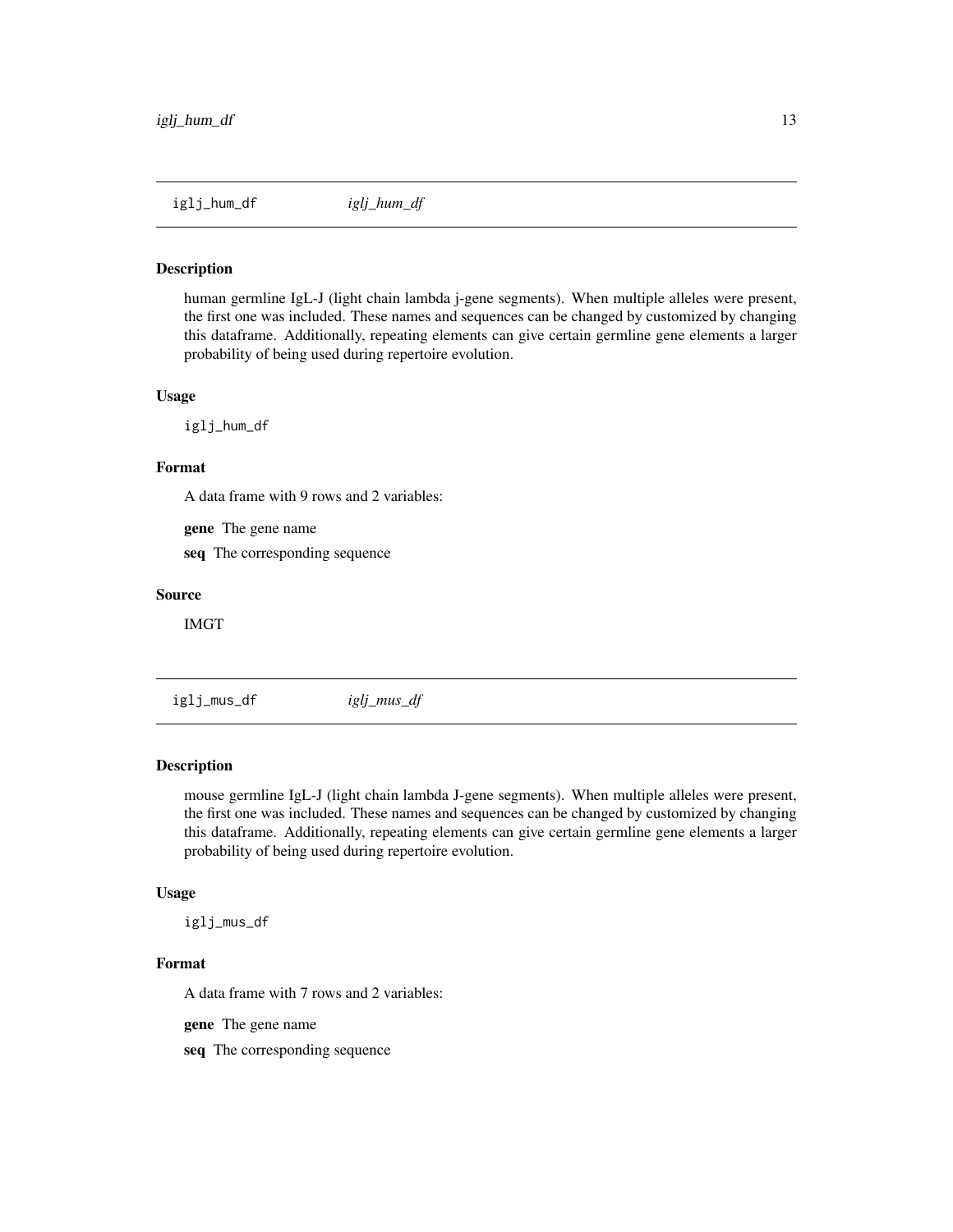# <span id="page-13-0"></span>Source

IMGT

iglv\_hum\_df *iglv\_hum\_df*

# Description

human germline IgL-V (light chain lambda v-gene segments). When multiple alleles were present, the first one was included. These names and sequences can be changed by customized by changing this dataframe. Additionally, repeating elements can give certain germline gene elements a larger probability of being used during repertoire evolution.

#### Usage

iglv\_hum\_df

# Format

A data frame with 49 rows and 2 variables:

gene The gene name

seq The corresponding sequence

# Source

IMGT

iglv\_mus\_df *iglv\_mus\_df*

#### Description

mouse germline IgL-V (light chain lambda V-gene segments). When multiple alleles were present, the first one was included. These names and sequences can be changed by customized by changing this dataframe. Additionally, repeating elements can give certain germline gene elements a larger probability of being used during repertoire evolution.

# Usage

iglv\_mus\_df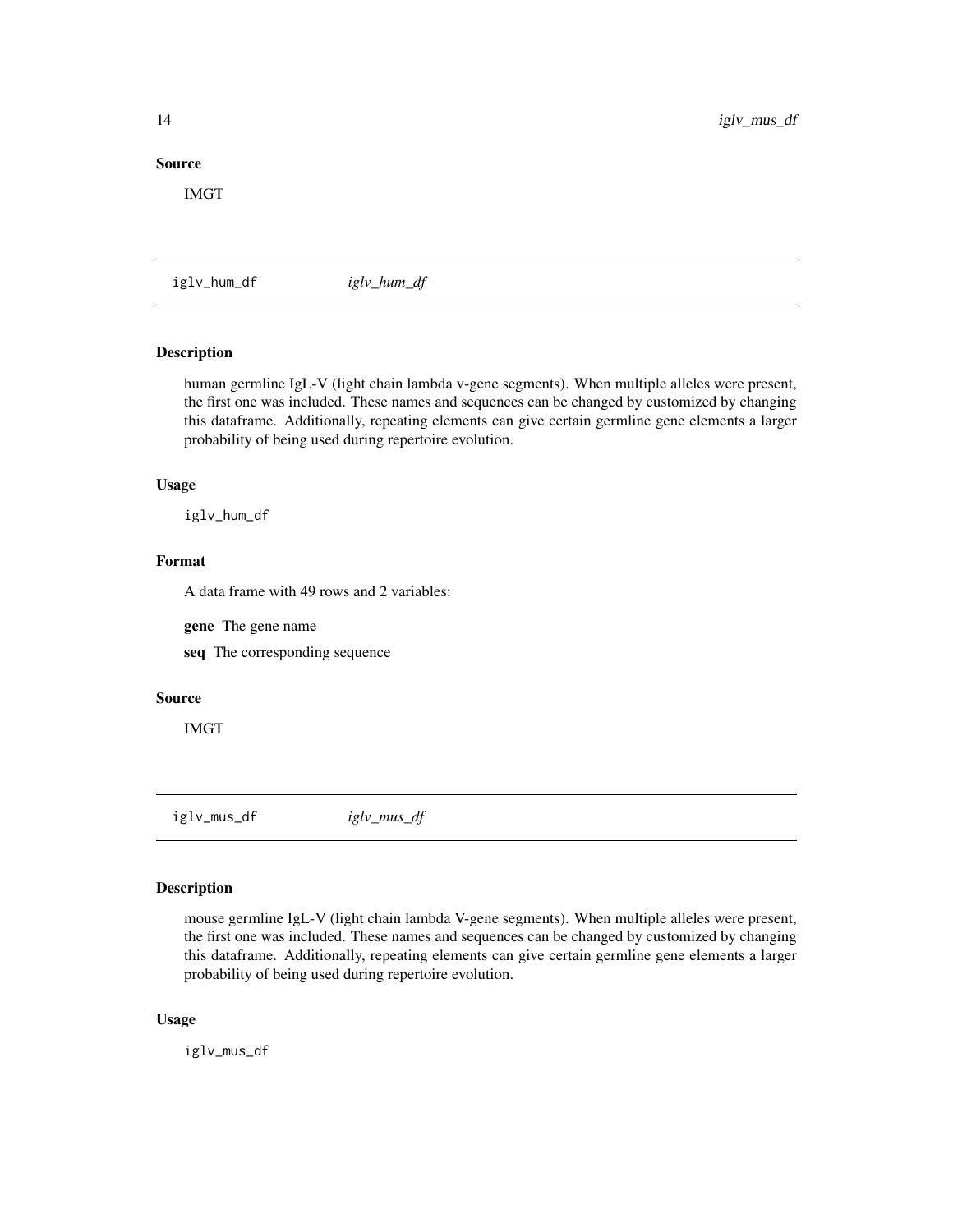<span id="page-14-0"></span>one\_spot\_df 15

# Format

A data frame with 12 rows and 2 variables:

gene The gene name

seq The corresponding sequence

#### Source

IMGT

one\_spot\_df *one\_spot\_df*

#### Description

WRC hotspot mutations taken from Yaari et al., Frontiers in Immunology, 2013. These include only the mutations following the WRC pattern, where W equals A or T and R equals A or G). Custom mutation hotspots can be supplied by modifying this dataframe. Repeating particular hotspot entries allows for the hotspot to mutate more than one time per SHM event.

#### Usage

one\_spot\_df

#### Format

A data frame with 32 rows and 6 variables:

pattern Character array where each entry corresponds to a 5 base motif. The mutation probabilities correspond to the middle nucleotide in each 5mer.

toA The probability for the middle nucleotide in "pattern" to mutate to an adenine

toC The probability for the middle nucleotide in "pattern" to mutate to an cytosine

toG The probability for the middle nucleotide in "pattern" to mutate to an guanine

toT The probability for the middle nucleotide in "pattern" to mutate to an thymine

Source The origin of how this motif was discovered. Either Inferred or Experimental

#### Source

Yaari et al., Frontiers in Immunology, 2013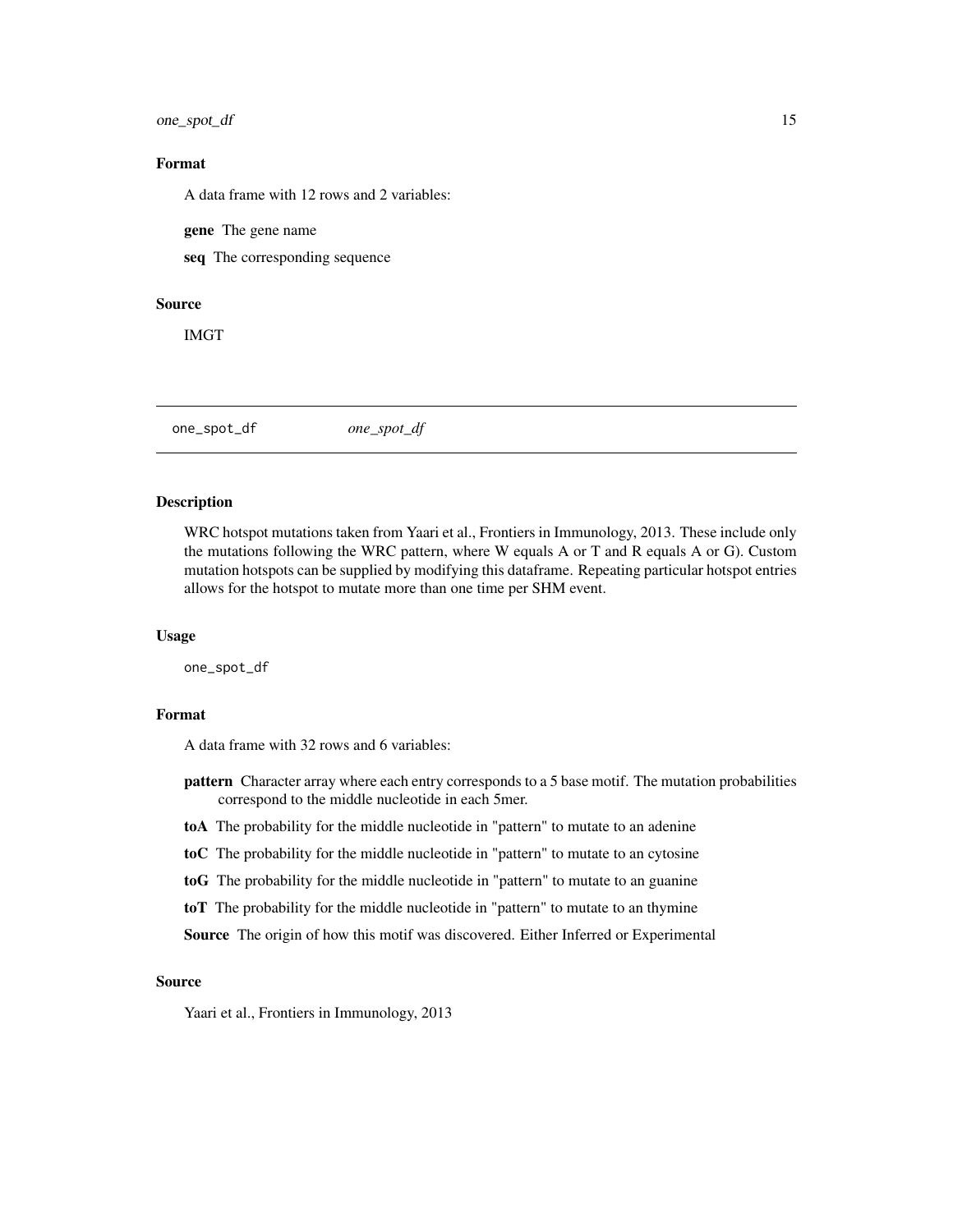<span id="page-15-0"></span>repertoireFastas *Converts AbSim's output sequences and names into fasta file format. Each tree within the repertire will be stored in an individual fasta file. Utilizes sink() and cloneAllConnections() from R base*

# Description

Converts AbSim's output sequences and names into fasta file format. Each tree within the repertire will be stored in an individual fasta file. Utilizes sink() and cloneAllConnections() from R base

# Usage

repertoireFastas(ab.repertoire, fasta.name, with.germline)

#### Arguments

| ab.repertoire | The output from the either the singleLineage function or the fullRepertoire func-<br>tion. This takes should be a nested list, with the first element containing a list of<br>sequence arrays, the second element containing the corresponding list of names,<br>and the third element containing a list of trees. The following list elements (con-<br>taining the sampling information) will be disregarded for repertoire expansion. |
|---------------|-----------------------------------------------------------------------------------------------------------------------------------------------------------------------------------------------------------------------------------------------------------------------------------------------------------------------------------------------------------------------------------------------------------------------------------------|
| fasta.name    | The name of the fasta files. Each tree will be numbered corresponding to the in-<br>dex within the ab repertoire list. For example, the second tree in an ab repertoire<br>object will be "fasta.name 2.fasta",                                                                                                                                                                                                                         |
| with.germline | Logical value specifying if the germline sequences should be included in the<br>fasta file (as the first sequence)                                                                                                                                                                                                                                                                                                                      |

# Examples

```
## Not run:
repertoireFastas(ab.repertoire=ab.repertoire.output,
fasta.name="sample_trees",
 with.germline=TRUE
```
## End(Not run)

singleLineage *Antibody lineage simulations using only one set of V(D)J germline genes. The main difference between this function and the fullRepertoire function is that there can be multiple VDJ recombination events within one tree. Each VDJ recombination event in the singleLineage function is a branching event within the existing tree, whereas the VDJ recombination events in the fullRepertoire function start a new tree.*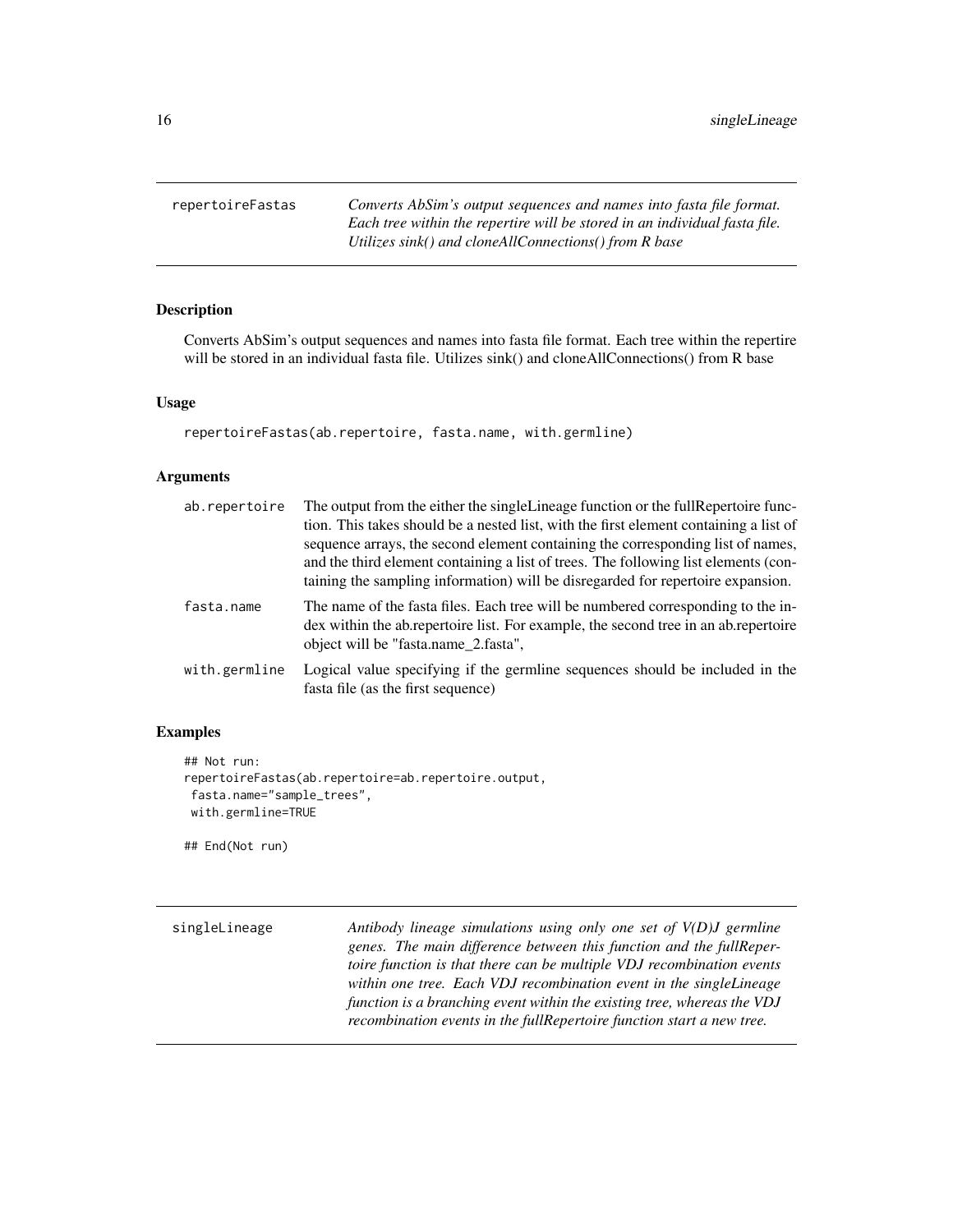# singleLineage 17

# Description

Antibody lineage simulations using only one set of V(D)J germline genes. The main difference between this function and the fullRepertoire function is that there can be multiple VDJ recombination events within one tree. Each VDJ recombination event in the singleLineage function is a branching event within the existing tree, whereas the VDJ recombination events in the fullRepertoire function start a new tree.

# Usage

singleLineage(max.seq.num, max.timer, SHM.method, SHM.nuc.prob, baseline.mut, SHM.branch.prob, SHM.branch.param, species, max.VDJ, VDJ.branch.prob, proportion.sampled, sample.time, chain.type, vdj.model, vdj.insertion.mean, vdj.insertion.stdv)

# Arguments

| max.seq.num  | The maximum number of tips allowed at the end of the simulation. The simu-<br>lation will end when either this or the max timer is reached. Note - this func-<br>tion does not take clonal frequency into account. This parameter resembles the<br>species richness, or the measure of unique sequences in the repertoire.                                                                                                                                                                                                                                                                                                                                                                                                                                                                                                                                                                                                                                                   |
|--------------|------------------------------------------------------------------------------------------------------------------------------------------------------------------------------------------------------------------------------------------------------------------------------------------------------------------------------------------------------------------------------------------------------------------------------------------------------------------------------------------------------------------------------------------------------------------------------------------------------------------------------------------------------------------------------------------------------------------------------------------------------------------------------------------------------------------------------------------------------------------------------------------------------------------------------------------------------------------------------|
| max.timer    | The maximum number of time steps allowed during the simulation. The simu-<br>lation will end when either this or the max.seq.num is reached.                                                                                                                                                                                                                                                                                                                                                                                                                                                                                                                                                                                                                                                                                                                                                                                                                                 |
| SHM.method   | The mode of SHM speciation events. Options are either: "poisson","data","motif","wrc",<br>and "all". Specifying "poisson" will result in mutations that can occur anywhere<br>in the heavy chain region, with each nucleotide having an equal probability for<br>a mutation event. Specifying "data" focuses mutation events during SHM in the<br>CDR regions (based on IMGT), and there will be an increased probability for<br>transitions (and decreased probability for transversions). Specifying "motif" will<br>cause neighbor dependent mutations based on a mutational matrix from high<br>throughput sequencing data sets (Yaari et al., Frontiers in Immunology, 2013).<br>"wrc" allows for only the WRC mutational hotspots to be included (where W<br>equals A or T and R equals A or G). Specifying "all" will use all four types<br>of mutations during SHM branching events, where the weights for each can be<br>specified in the "SHM.nuc.prob" parameter. |
| SHM.nuc.prob | Specifies the rate at which nucleotides change during speciation (SHM) events.<br>This parameter depends on the type of mutation specified by SHM.method. For<br>both "poisson" and "data", the input value determines the probability for each<br>site to mutate (the whole sequence for "poisson" and the CDRs for "data"). For<br>either "motif" or "wrc", the number of mutations per speciation event should be<br>specified. Note that these are not probabilities, but the number of mutations that<br>can occur (if the mutation is present in the sequence). If "all" is specified, the<br>input should be a vector where the first element controls the poisson style muta-<br>tions, second controls the "data", third controls the "motif" and fourth controls<br>the "wrc".                                                                                                                                                                                     |
| baseline.mut | Specifies the probability (gamma) for each nucleotide to be mutated inbetween<br>speciation events. These mutations do not cause any branching events. This<br>parameter gives each site a probability to be mutated (in all current sequences)                                                                                                                                                                                                                                                                                                                                                                                                                                                                                                                                                                                                                                                                                                                              |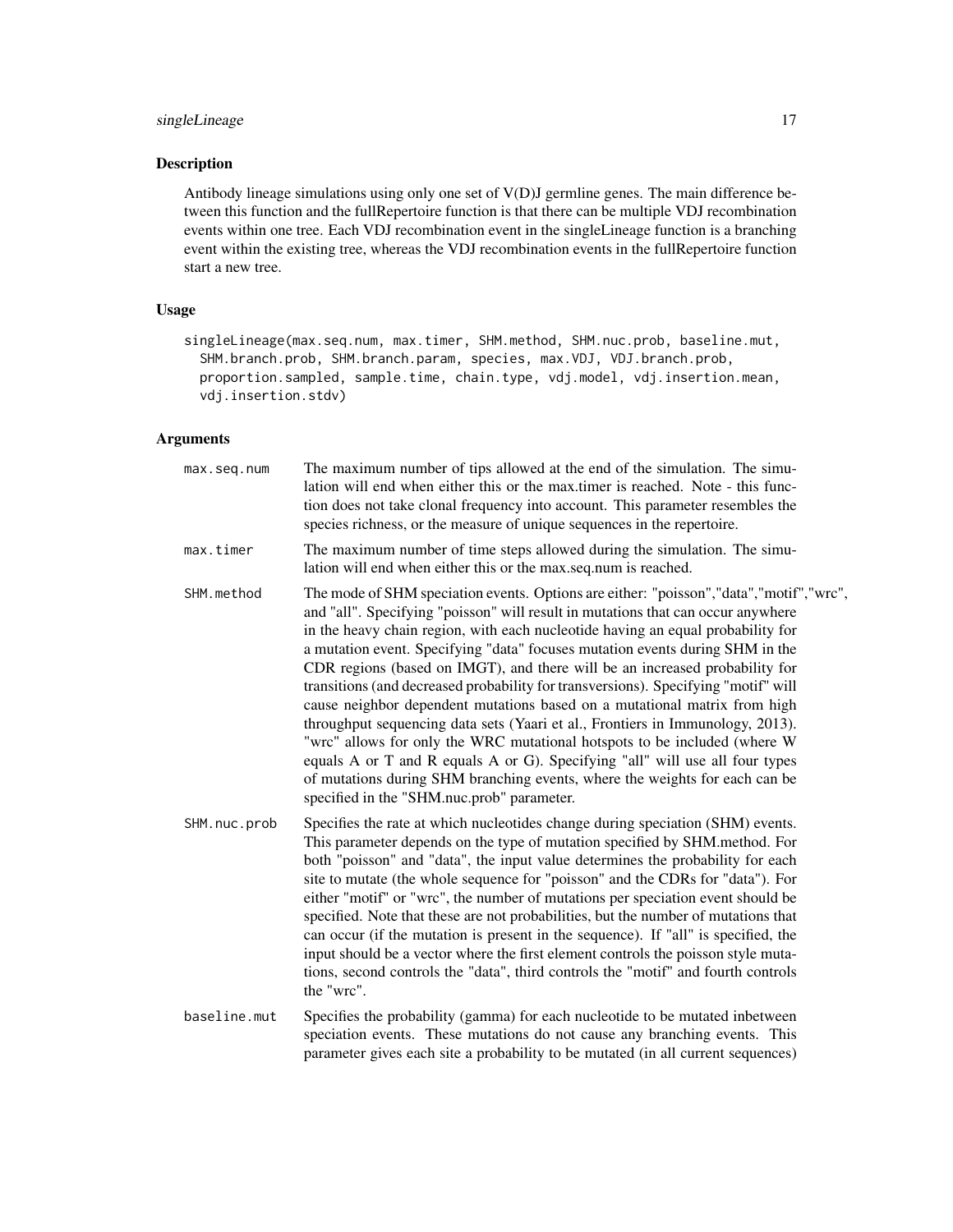|                    | at each time step. Currently these are only Poisson distributed but future releases<br>will change it to allow for other mutation methods.                                                                                                                                                                                                                                                                                                                                                                                                                                                                                                                                                                                                                                                                                |
|--------------------|---------------------------------------------------------------------------------------------------------------------------------------------------------------------------------------------------------------------------------------------------------------------------------------------------------------------------------------------------------------------------------------------------------------------------------------------------------------------------------------------------------------------------------------------------------------------------------------------------------------------------------------------------------------------------------------------------------------------------------------------------------------------------------------------------------------------------|
| SHM.branch.prob    |                                                                                                                                                                                                                                                                                                                                                                                                                                                                                                                                                                                                                                                                                                                                                                                                                           |
|                    | Specifies the probability for a given sequence to undergo SHM events (thus,<br>branching events) This parameter corresponds to the distribution specified in<br>"SHM.branch.prob". For "identical" only one value should be supplied. For<br>"uniform", a vector of length 3 should be specified corresponding to n,min,max<br>respectively (stats::runif(n, min = 0, max = 1)). For "exponential", a single value<br>controlling the rate parameter (from stats::rexp()) should be supplied. For "log-<br>norm" a vector of length two should be supplied, with the first value correspond-<br>ing to meanlog and the second corresponding to sdlog (from stats::rlnorm). Sim-<br>ilarly, for "normal" distribution, two values corresponding to the mean and stan-<br>dard deviation (respectively) should be supplied. |
| SHM.branch.param   |                                                                                                                                                                                                                                                                                                                                                                                                                                                                                                                                                                                                                                                                                                                                                                                                                           |
|                    | Describes the probability of undergoing SHM events. This parameter is respon-<br>sible for describing how likely each sequence will undergo branching events<br>in the phylogeny. The following options are possible: "identical", "uniform",<br>"exponential" ("exp"), "lognormal" ("lognorm"), "normal" ("norm").                                                                                                                                                                                                                                                                                                                                                                                                                                                                                                       |
| species            | Either "mus" for C57BL/6 germline genes or "hum" for human germline genes.<br>These genes were taking from IMGT. When more than one allele was present<br>for a given gene, the first was used.                                                                                                                                                                                                                                                                                                                                                                                                                                                                                                                                                                                                                           |
| max. VDJ           | The maximum number of VDJ events allowed. These VDJ events are indepen-<br>dent of each other but use the same VDJ segments to create a new branching<br>event in the tree at the unmutated germline.                                                                                                                                                                                                                                                                                                                                                                                                                                                                                                                                                                                                                     |
| VDJ.branch.prob    |                                                                                                                                                                                                                                                                                                                                                                                                                                                                                                                                                                                                                                                                                                                                                                                                                           |
|                    | The probabilty of a new VDJ recombination event of occuring. For the single-<br>Lineage function this will result in a branching event at the site of the unmutated<br>germline. For fullRepertoire function, this will cause a new tree to begin.                                                                                                                                                                                                                                                                                                                                                                                                                                                                                                                                                                        |
| proportion.sampled |                                                                                                                                                                                                                                                                                                                                                                                                                                                                                                                                                                                                                                                                                                                                                                                                                           |
|                    | Value ranging from 0 and 1 specifying the proportion of sequences to be sampled<br>at each time point. Specifiying 1 indicates that all sequences will be recovered<br>at each time point, whereas 0.5 will sample half of the sequences.                                                                                                                                                                                                                                                                                                                                                                                                                                                                                                                                                                                 |
| sample.time        | Integer array indicating the time points at which sampling events should occur.                                                                                                                                                                                                                                                                                                                                                                                                                                                                                                                                                                                                                                                                                                                                           |
| chain.type         | String determining whether heavy or light chain should be simulated. Either<br>"heavy" for heavy chains or "light" for light chains. Heavy chains will have<br>V-D-J recombination, whereas light chain will just have V-J recombination.                                                                                                                                                                                                                                                                                                                                                                                                                                                                                                                                                                                 |
| vdj.model          | Specifies the model used to simulate V-D-J recombination. Can be either "naive"<br>or "data". "naive" is chain independent and does not differentiate between dif-<br>ferent species. To rely on the default "experimental" options, this should be<br>"data" and the parameter vdj.insertion.mean should be "default". This will al-<br>low for different mean additions for either the VD and JD junctions and will<br>differ depending on species.                                                                                                                                                                                                                                                                                                                                                                     |
| vdj.insertion.mean |                                                                                                                                                                                                                                                                                                                                                                                                                                                                                                                                                                                                                                                                                                                                                                                                                           |
|                    | Integer value describing the mean number of nucleotides to be inserted during<br>simulated V-D-J recombination events. If "default" is entered, the mean will be<br>normally distribut                                                                                                                                                                                                                                                                                                                                                                                                                                                                                                                                                                                                                                    |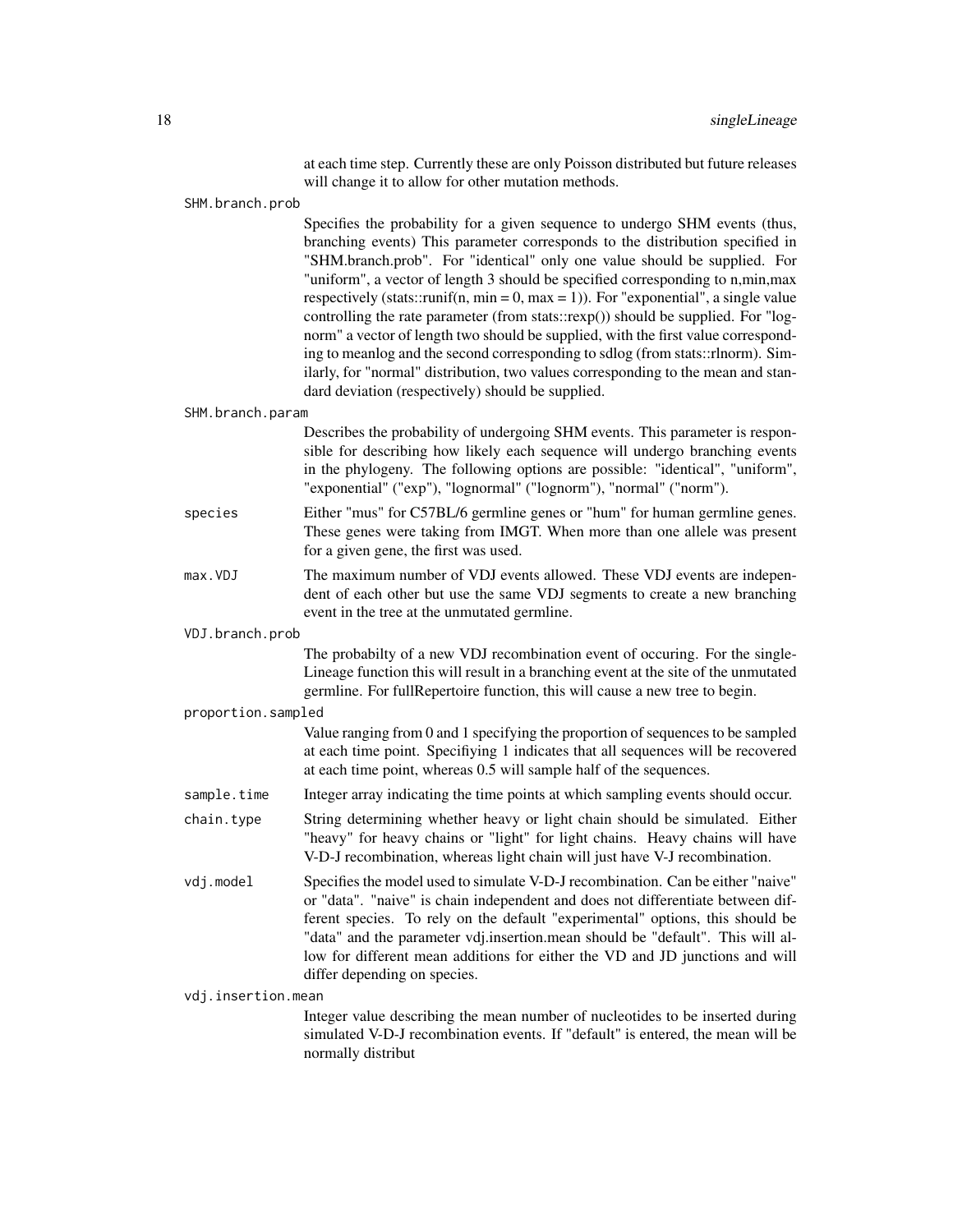vdj.insertion.stdv

Integer value describing the standard deviation corresponding to insertions of V-D-J recombination. No "default" parameter currently supported but will be updated with future experimental data. This should be a number if using a custom distribution for V-D-J recombination events, but can be "default" if using the "naive" vdj.model or the "data", with vdj.insertion.mean set to "default".

# Value

Returns a nested list containing both sequence information and phylogenetic trees. If "output" is the returned object, then output[[1]][[1]] is an array of the simulated sequences output[[2]][[1]] is an array names corresponding to each sequence. For example, output[[2]][[1]][1] is the name of the sequence corresponding to output[[1]][[1]][1]. The simulated tree of this is found in output[[3]][[1]]. The length of the output list is determined by the number of sampling points Thus if you have two sampling points, output[[4]][[1]] would be a character array holding the sequences with output[[5]][[1]] as a character array holding the corresponding names. Then the sequences recovered second sampling point would be stored at output $[[6]][[1]]$ , with the names at output $[[7]][[1]]$ . This nested list was designed for full antibody repertoire simulations, and thus, may seem unintuitive for the single lineage function. The first sequence and name corresponds to the germline sequence that served as the root of the tree.

#### See Also

fullRepertoire